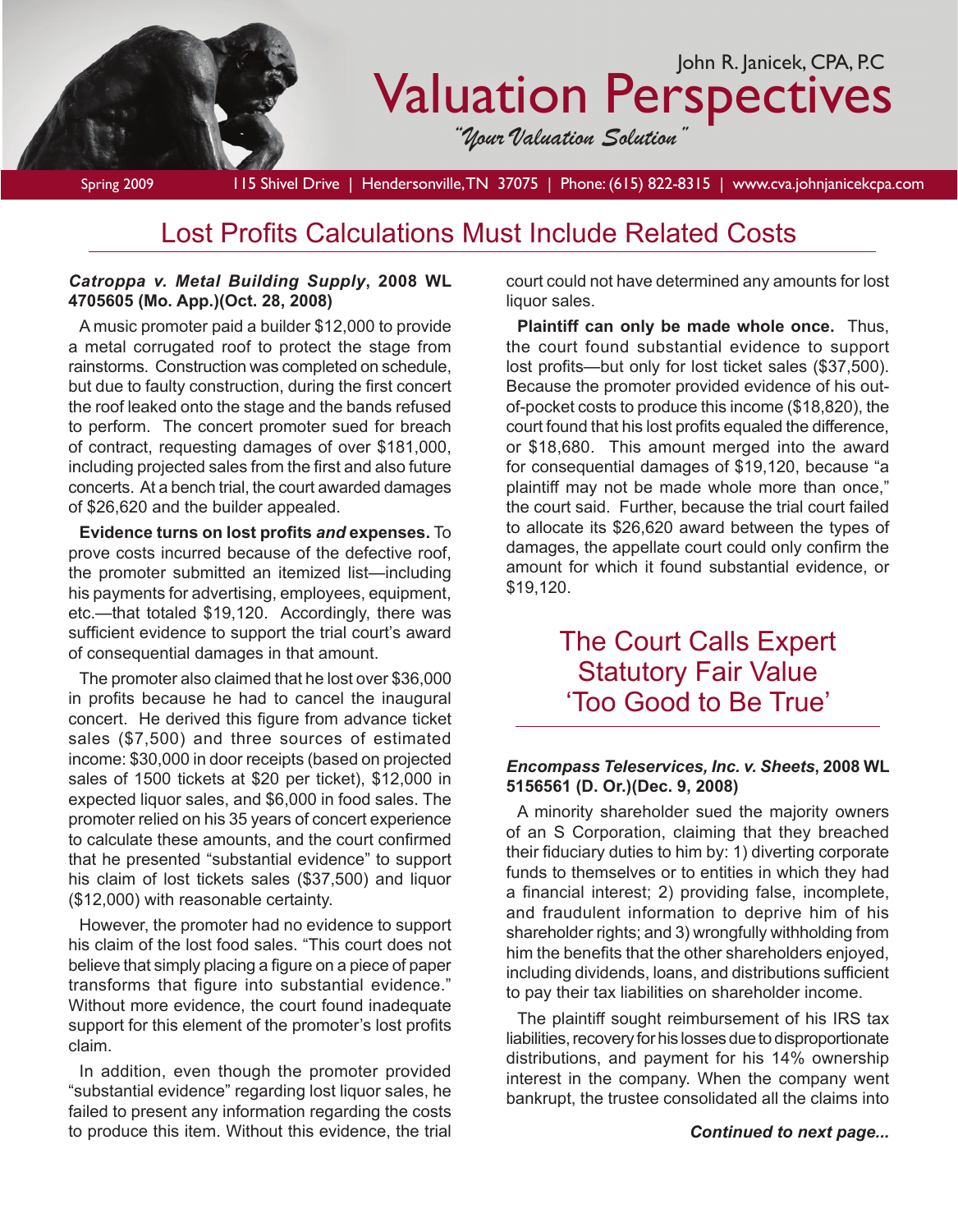Chapter 7 proceedings.

At trial before the bankruptcy court, the defendants argued that the minority shareholder did not have standing to assert direct claims against them. The court found otherwise, noting that under state law, their fiduciary duties extended to both the corporation and other shareholders. But the court denied the plaintiff's request that they pay his tax liabilities, because he provided only circumstantial evidence that the company paid the other shareholders sufficient amounts to cover their pass-through income taxes.

To prove his economic losses, the plaintiff presented expert testimony from a CPA, who examined distributions to the other minority shareholders (in excess of their salaries). The expert concluded the plaintiff would have received \$540,000 for his 14% ownership interest, if the defendants had not diverted the company's excess earnings to themselves. The bankruptcy trustee intervened, objecting to these claims, arguing that any damages for wrongfully diverted funds belonged to the company/debtor.

The court agreed. In essence, the plaintiff's claim amounted to one for the excess compensation that the company paid to the other minority shareholders, and these funds were assets of the debtor's estate. "If he is entitled to anything on this claim," the court said, "he must pursue it in the bankruptcy proceeding."

**The court took an interesting view on valuation of ownership interest.** To support his statutory fair value reimbursement, the plaintiff's expert valued his 14.3% ownership interest at \$2.4 million. In reaching this conclusion, he rejected the cost approach and weighted the income approach 75% versus the market approach, finding the former more reliable.

The court, however, found this weighting "too good to be true," in particular because the ultimate values under the two approaches differed by only 1%. It also found that under his income approach, the expert failed to consider the "fragility" of the company's relationship with a major client/contractor (who was also romantically involved with the majority owner) and did not account for the substantial costs (over \$500,000) caused by the owner's fraud and unlawful divergence of distributions to himself. These factors and others created a "disquieting picture of a company that was not well managed and doomed to early failure on the path it had chosen," the court said. Yet notwithstanding these financial troubles, the plaintiff's expert projected 7% to 12% growth over five consecutive years followed by a period of stabilization.

In the end, the court viewed the entire record and valued the plaintiff's 14.3% stake at \$900,000. But it did not make specific findings or state the specific evidence on which it relied to reach this value, which could make the decision vulnerable on appeal.

# Inexperienced, Unprepared Expert Caught in Deposition

## *Unleashed Magazine, Inc. v. Orange Co., Fla.***, 2008 WL 4304883 (M.D. Fla.)(Sept. 16, 2008)**

As lawyers and litigation experts know, depositions can sometimes prove to be a real battleground. In this case, a poor pre-trial performance led directly to a *Daubert* motion that pitted the experience of the expert witness against the reliability of his opinion.

**The plaintiff hires an expert with little expertise.**  The plaintiff registered the trademark "Unleashed" in connection with efforts **to develop pet-related publishing and television programming, including**  a magazine called *Orlando Unleashed*. When the city of Orlando began broadcasting a public TV program called *Pet Pals Unleashed*, the plaintiff sued for trademark infringement. To support a damages claim, the plaintiff retained a former entertainment executive turned consultant, who had spent twenty years developing media licensing. The expert had never authored any articles or received any formal accounting training other than a master's degree in business administration. He lectured frequently on licensing and once belonged to a professional licensing association, but never received any formal peer review or credentialing. His fee was \$100 per hour and he worked twelve hours on his four-page report.

The first sections of his report covered the licensing industry and in particular, the value of licensing a magazine's brand to television programs. The second section found that trademark dilution could exist in this case, and concluded that an annual royalty of \$7,500 would be a "reasonable fee" for the rights to use the magazine's trademark in the city's television show.

In considering the defendant's *Daubert* motion, the U.S. District Court excerpted several pages from the expert's deposition, in which the attorney tried to pinpoint the expert's experience with calculating hypothetical royalty rates. (Because the standard rule for calculating royalties, if no actual rate exists in the relevant market, is to project a hypothetical, arm'slength licensing agreement between the patent holder and infringer at the time of the alleged infringement, most often based on the fifteen factors established by the leading 2nd Circuit case, *Georgia-Pacific Corp. v. U.S. Plywood Corp.*, 318 F. Supp. 1116 (S.D.N.Y.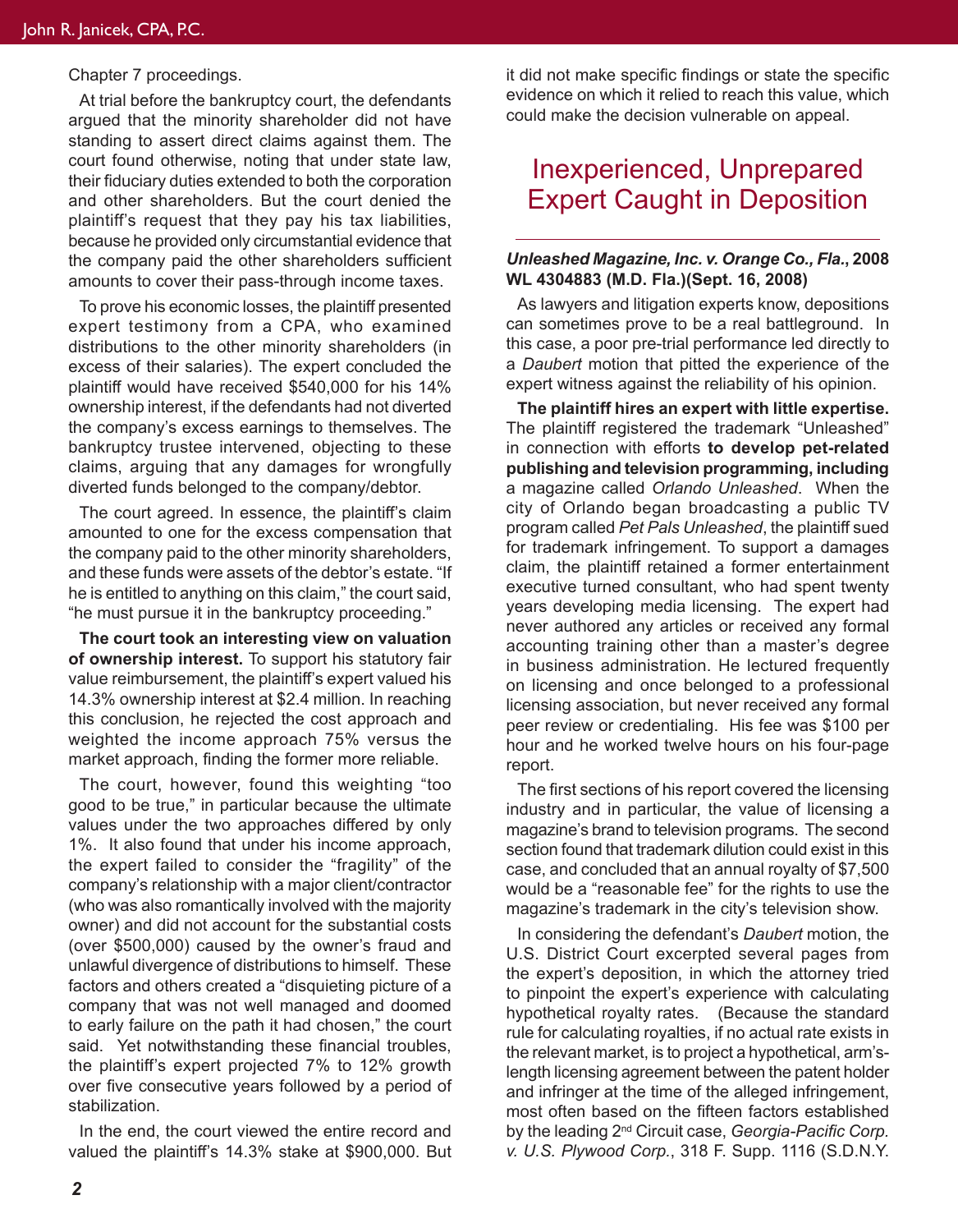1970)). Still, when the attorney asked the expert if he knew the *Georgia-Pacific* factors, he answered, "No I do not." Instead, he maintained that because his consulting work for actual clients involved telling them what they might negotiate for a licensing of their trademark—this experience constituted rendering an opinion regarding a "hypothetical" situation.

To calculate royalty income from a *specific* licensing agreement, the expert said all he needed was an "established market" for the trademark, without relying on any financial statements. But when asked how this differed from "rank speculation," the expert conceded that he had not consulted or conducted any formal surveys to show that the plaintiff's magazine had an established market. *For example:*

**Question:** What is the source of [your] information?

#### *Answer:* My opinion.

*Question:* Other than just…your opinion, are you able to document any source that will prove *Orlando Unleashed* has a recognition factor in the market from a base of paid and/or non paid subscribers and advertisers?

**Answer:** Are you asking do I have a formal survey?

*Question:* Do you have any proof that backs you up?

#### *Answer:* No.

The expert also admitted that he did not know whether anybody actually read the magazine. He had found no evidence of readership and had never read it himself. He had no specific "matrix" for the potential TV market and consulted no data on potential viewership.

**Plaintiff's counsel conceded that the expert 'did not do well' in deposition**, and prior to trial agreed that he was not qualified to render an opinion whether there was any infringement, consumer confusion, and/or trademark dilution in the case. The court was left to decide only whether his testimony and report were admissible regarding his \$7,500 calculation as a reasonable royalty for the alleged infringement.

Under the *Daubert* standard, the court focused primarily on the expert's experience. In this case:

[The expert's] deposition clearly established that he developed no data, such as a survey, he reviewed no data, he made no measurable calculations, and has no more than a nonprofessional's knowledge of what the size of the market, program type, and potential viewership is of *Pet Pals Unleashed*. Furthermore… [he] acknowledged that he had no evidence indicating that *Unleashed Magazine* has a recognition factor in the market place.

"The Court cannot simply take [his] word for it," it concluded, and struck the expert's report.

## Buyer's Projections Used to Value Asset from the Seller's Perspective

## *Nano-Proprietary Inc. v. Canon***, 2008 WL 2854816 (5th Cir.) (July 25, 2008)**

Canon paid nearly \$5.5 million for a perpetual, irrevocable license of the plaintiff's patented flatscreen television technology in 1998. The parties' agreement precluded Canon from sublicensing the patents, but less than a year later, it entered a joint venture with Toshiba, each contributing \$83 million to the deal. The plaintiff terminated the licensing agreement, kept the \$5.5 million, and sued Canon for loss of the prospective license.

**The district court doubts prospective damages.** On the plaintiff's summary judgment motion, the U.S. District Court (W.D. Tex.) found the defendant liable for the breach, and permitted the plaintiff to keep the \$5.5 million. Although the court "did not see how there were provable consequential damages," it allowed the plaintiff to try nonetheless.

At trial, plaintiff's expert witness intended to present a hybrid model that measured the value of the lost license from three perspectives: **1)** the buyer (the defendant, its joint venture partner, and/or the joint venture); **2)** the seller (plaintiff); and **3)** the market, determined by tracking fluctuations in the plaintiff's stock prices.

But in describing how he calculated the value of the lost license from the seller's (plaintiff's) perspective, the expert said that he relied on the buyer's (defendant's) internal document, which projected future sales for its joint venture with Toshiba. The district court precluded the expert from testifying on this basis, because the plaintiff had no knowledge or access to these confidential projections. The court permitted the expert to rely on the document to present the buyer's perspective, however, and to testify regarding fluctuations in the plaintiff's stock price during the relevant period, but he could not offer the purported relationship between stock volatility and value of the lost license because the evidence was too speculative. Within these evidentiary limits, the jury considered the damages claim found that the plaintiff had not suffered any compensable harm beyond its \$5.5 million payment.

The plaintiff appealed, arguing that it should have been able to present all evidence based on the

*Continued to next page...*